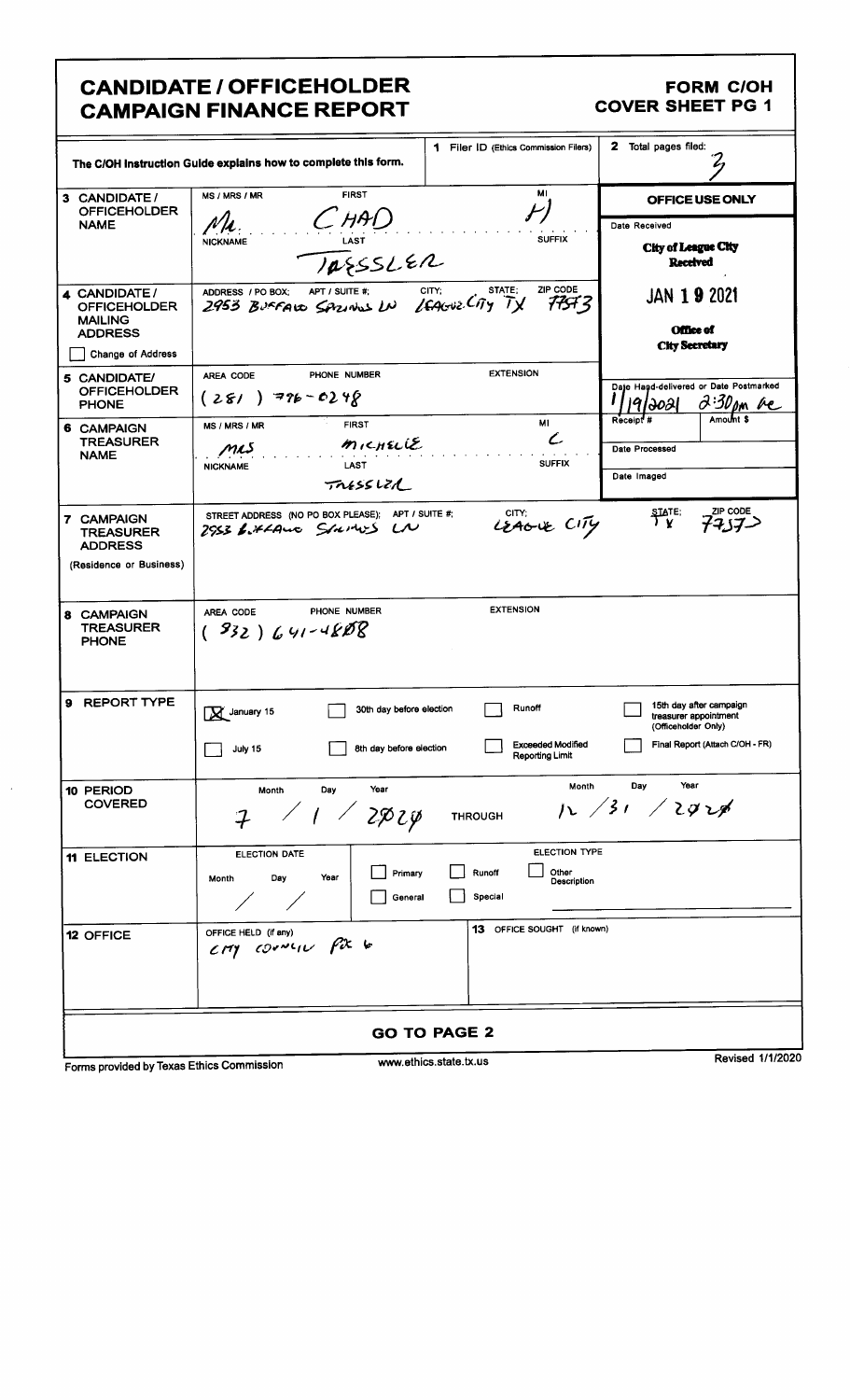## CANDIDATE / OFFICEHOLDER<br>
CAMPAIGN FINANCE REPORT COVER SHEET PG 2 **CAMPAIGN FINANCE REPORT**

| 14 C/OH NAME                                                                                                                                                                                                                                                                                                                   |                                                                                                                                                                                                                                                                                                                                                                                                  | CHAD H. TIESSURA                                                                                                                                | <b>15</b> Filer ID (Ethics Commission Filers) |  |  |
|--------------------------------------------------------------------------------------------------------------------------------------------------------------------------------------------------------------------------------------------------------------------------------------------------------------------------------|--------------------------------------------------------------------------------------------------------------------------------------------------------------------------------------------------------------------------------------------------------------------------------------------------------------------------------------------------------------------------------------------------|-------------------------------------------------------------------------------------------------------------------------------------------------|-----------------------------------------------|--|--|
| <b>16 NOTICE FROM</b><br><b>POLITICAL</b><br><b>COMMITTEE(S)</b>                                                                                                                                                                                                                                                               | THIS BOX IS FOR NOTICE OF POLITICAL CONTRIBUTIONS ACCEPTED OR POLITICAL EXPENDITURES MADE BY POLITICAL COMMITTEES TO<br>SUPPORT THE CANDIDATE / OFFICEHOLDER. THESE EXPENDITURES MAY HAVE BEEN MADE WITHOUT THE CANDIDATE'S OR OFFICEHOLDER'S<br>KNOWLEDGE OR CONSENT. CANDIDATES AND OFFICEHOLDERS ARE REQUIRED TO REPORT THIS INFORMATION ONLY IF THEY RECEIVE NOTICE<br>OF SUCH EXPENDITURES. |                                                                                                                                                 |                                               |  |  |
|                                                                                                                                                                                                                                                                                                                                | <b>COMMITTEE TYPE</b>                                                                                                                                                                                                                                                                                                                                                                            | <b>COMMITTEE NAME</b>                                                                                                                           |                                               |  |  |
|                                                                                                                                                                                                                                                                                                                                | <b>GENERAL</b>                                                                                                                                                                                                                                                                                                                                                                                   |                                                                                                                                                 |                                               |  |  |
|                                                                                                                                                                                                                                                                                                                                | <b>SPECIFIC</b>                                                                                                                                                                                                                                                                                                                                                                                  | <b>COMMITTEE ADDRESS</b>                                                                                                                        |                                               |  |  |
|                                                                                                                                                                                                                                                                                                                                |                                                                                                                                                                                                                                                                                                                                                                                                  | <b>COMMITTEE CAMPAIGN TREASURER NAME</b>                                                                                                        |                                               |  |  |
| <b>Additional Pages</b>                                                                                                                                                                                                                                                                                                        |                                                                                                                                                                                                                                                                                                                                                                                                  |                                                                                                                                                 |                                               |  |  |
|                                                                                                                                                                                                                                                                                                                                |                                                                                                                                                                                                                                                                                                                                                                                                  | COMMITTEE CAMPAIGN TREASURER ADDRESS                                                                                                            |                                               |  |  |
| <b>17 CONTRIBUTION</b><br><b>TOTALS</b>                                                                                                                                                                                                                                                                                        | 1.                                                                                                                                                                                                                                                                                                                                                                                               | TOTAL UNITEMIZED POLITICAL CONTRIBUTIONS (OTHER THAN<br>PLEDGES, LOANS, OR GUARANTEES OF LOANS, OR<br><b>CONTRIBUTIONS MADE ELECTRONICALLY)</b> | \$                                            |  |  |
|                                                                                                                                                                                                                                                                                                                                | 2.                                                                                                                                                                                                                                                                                                                                                                                               | <b>TOTAL POLITICAL CONTRIBUTIONS</b><br>(OTHER THAN PLEDGES, LOANS, OR GUARANTEES OF LOANS)                                                     | \$                                            |  |  |
| <b>EXPENDITURE</b><br>3.<br>TOTAL UNITEMIZED POLITICAL EXPENDITURE.<br><b>TOTALS</b>                                                                                                                                                                                                                                           |                                                                                                                                                                                                                                                                                                                                                                                                  | \$                                                                                                                                              |                                               |  |  |
|                                                                                                                                                                                                                                                                                                                                | 4.                                                                                                                                                                                                                                                                                                                                                                                               | <b>TOTAL POLITICAL EXPENDITURES</b>                                                                                                             | S                                             |  |  |
| <b>CONTRIBUTION</b><br><b>BALANCE</b>                                                                                                                                                                                                                                                                                          | TOTAL POLITICAL CONTRIBUTIONS MAINTAINED AS OF THE LAST DAY<br>5.<br>\$<br>OF REPORTING PERIOD                                                                                                                                                                                                                                                                                                   |                                                                                                                                                 |                                               |  |  |
| <b>OUTSTANDING</b><br><b>LOAN TOTALS</b>                                                                                                                                                                                                                                                                                       | 6.                                                                                                                                                                                                                                                                                                                                                                                               | TOTAL PRINCIPAL AMOUNT OF ALL OUTSTANDING LOANS AS OF THE<br><b>LAST DAY OF THE REPORTING PERIOD</b>                                            | S                                             |  |  |
| 18 AFFIDAVIT                                                                                                                                                                                                                                                                                                                   |                                                                                                                                                                                                                                                                                                                                                                                                  |                                                                                                                                                 |                                               |  |  |
| I swear, or affirm, under penalty of perjury, that the accompanying report is<br>true and correct and includes all information required to be reported by me<br>under Title 15, Election Code.<br>DIANA M STAPP<br>Notary ID #6152012<br>My Commission Expires<br>September 29, 2023<br>Signature of Candidate or Officeholder |                                                                                                                                                                                                                                                                                                                                                                                                  |                                                                                                                                                 |                                               |  |  |
|                                                                                                                                                                                                                                                                                                                                |                                                                                                                                                                                                                                                                                                                                                                                                  |                                                                                                                                                 |                                               |  |  |
| AFFIX NOTARY STAMP / SEALABOVE                                                                                                                                                                                                                                                                                                 |                                                                                                                                                                                                                                                                                                                                                                                                  |                                                                                                                                                 |                                               |  |  |
| had Tresslor<br>this the<br>Sworn to and subscribed before me, by the said                                                                                                                                                                                                                                                     |                                                                                                                                                                                                                                                                                                                                                                                                  |                                                                                                                                                 |                                               |  |  |
| to certify which, witness my hand and seal of office.<br>dav                                                                                                                                                                                                                                                                   |                                                                                                                                                                                                                                                                                                                                                                                                  |                                                                                                                                                 |                                               |  |  |
|                                                                                                                                                                                                                                                                                                                                |                                                                                                                                                                                                                                                                                                                                                                                                  |                                                                                                                                                 |                                               |  |  |
| Title of officer administering oath<br>Printed name of officer administering oath<br>Signature of officer administering oath                                                                                                                                                                                                   |                                                                                                                                                                                                                                                                                                                                                                                                  |                                                                                                                                                 |                                               |  |  |
| Revised 1/1/2020<br>www.ethics.state.tx.us<br>Forms provided by Texas Ethics Commission                                                                                                                                                                                                                                        |                                                                                                                                                                                                                                                                                                                                                                                                  |                                                                                                                                                 |                                               |  |  |